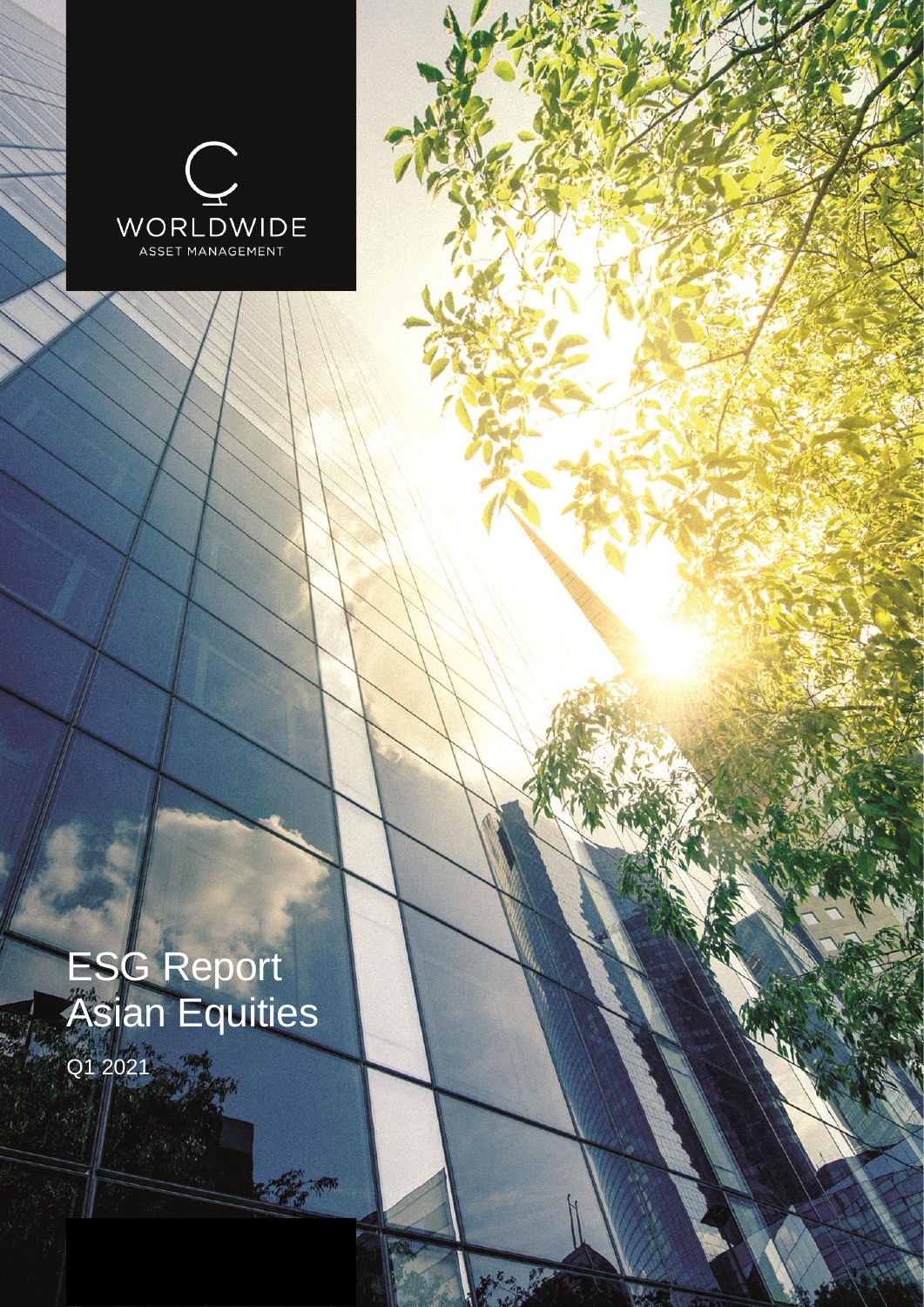

# **ESG RISK RATING**

The table below includes ESG Risk scores on the current holdings in the portfolio. The ESG Risk scores are the ESG rank assigned by Sustainalytics on a 1-to-100 scale (1 being the highest score and 100 being the lowest score).

Risk Management and Risk Exposure are the two main components of the overall score, assessing the ESG risk of the individual company and how well the company addresses and manages these risks. The table illustrates the aggregated portfolio scores, as well as the distribution of the holdings scored by Risk Exposure and Risk Management as a percentage of the total portfolio.

|                      | <b>ESG Risk Rating</b> | <b>Risk Management</b> | <b>Risk Exposure</b> |  |  |
|----------------------|------------------------|------------------------|----------------------|--|--|
| <b>Average Score</b> | 24                     | 35                     | 37                   |  |  |
|                      |                        | <b>Exposure</b>        |                      |  |  |
| <b>Management</b>    | Low                    | <b>Medium</b>          | High                 |  |  |
| Strong               | 5%                     | 7%                     | $0\%$                |  |  |
| Average              | 25%                    | 40%                    | 2%                   |  |  |
| <b>Weak</b>          | 12%                    | 10%                    | $0\%$                |  |  |

*Source: Sustainalytics, March 2021*

## **QUARTERLY HIGHLIGHTS**

We continue to see positive momentum in terms of management and disclosure of ESG issues at the company level in the portfolio, but also in a broader sense across the region. Based on Sustainalytics data highlighted above, most of the portfolio is considered to have medium exposure to ESG risks, and average management of ESG risks. The most problematic companies, and the one's which would require more careful due diligence are companies assessed as having a high ESG risk profile combined with weak management. We currently have no exposure to this segment.

Governments across the region is playing a role as ESG policy makers. In South Korea, President Moon recently declared that the government will make 2021 the starting year of ESG management and the government will reinforce its disclosure rules on sustainability reporting and roll out ESG standards.

In Indonesia, the government announced its plan to produce battery materials with greener energy and seven special economic zones (SEZs) which will be gradually switched to clean energy.

Finally, in China the annual Two Sessions gathering of the Chinse leadership set out more details on its ambition to reach carbon neutrality in 2060 announced last year.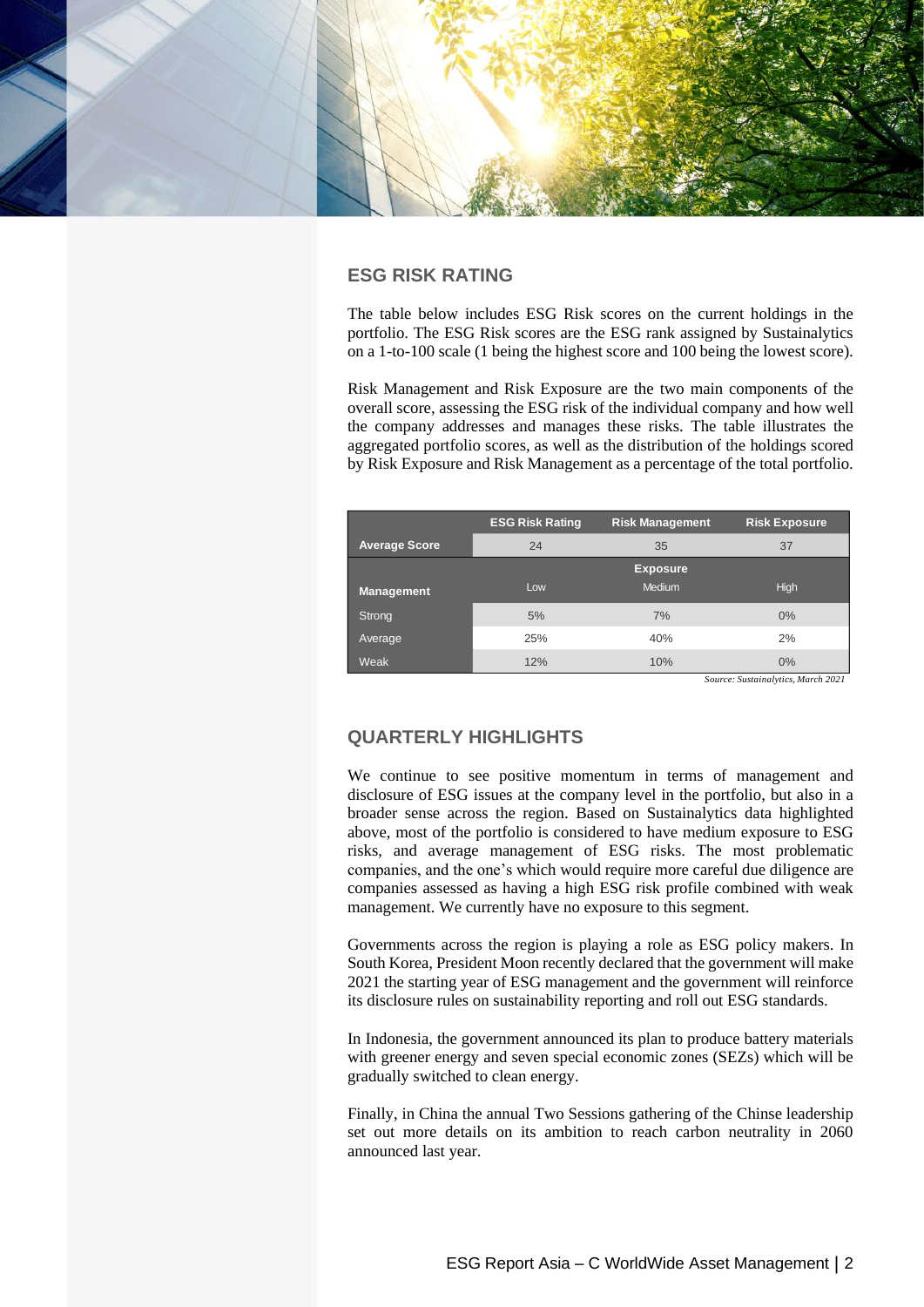

On the corporate side, the improvement in ESG across the region was largely confirmed in the biennial CG survey report from the Asian Corporate Governance Association (ACGA) assessing the status and quality of corporate governance and ESG integration across 12 markets in the Asia-Pacific.

Across the seven metrics assessed as part of the survey 1. Government  $\&$ public governance, 2. Regulators, 3. CG rules, 4. Listed companies, 5. Investors, 6. Auditors & audit regulators, and 7. Civil society & media, the overall conclusion is that there is a clear improvement across the region over the past two years since the most recent survey with Malaysia, and Thailand as the two negative exceptions, with both countries suffering from political upheaval, cand corruption over the past year or more.

Another takeaway is that ESG reporting to a large degree is still multistakeholder focused and not targeted an investor audience. This is not much different what we saw across developed markets a few years ago, and we expect Asian corporates to follow the same journey of gradually incorporating standards e.g., Sustainability Accounting Standards Board (SASB) to increasingly expand their reporting on ESG issues that are of most financial relevance to investors.

As we have highlighted in previous ESG reports, we do see an increasingly acknowledgement of the need to report on and more important mitigate relevant ESG issues when engaging with companies across the region. Most recently, our engagement with Richwave Technology confirmed this.

During the first quarter we became signatory to Climate Action 100+. We see this as a natural next step in our own ESG efforts, as it complements our direct engagement with the companies and the collective engagement we have through Sustainalytics. What Climate Action 100+ has proven over the past couple of years is that collective engagement can be very successful in accelerating the sustainability agenda at companies. Of the 167 focus companies selected for engagement, two companies currently in the portfolio are included: Anhui Conch Cement and Ultratech Cement.

# **DIRECT ENGAGEMENT**

We had a few company calls during the quarter including with Richwave Technology as mentioned above.

*RichWave Technology* is an example of company which are taking significant steps improving its efforts around ESG and sustainability. While this is improvements not captured yet in the mainstream ESG rankings, we got away with a clear impression of positive direction. Efforts are driven by the company leadership including the CEO, who with see this as an important area for improvement – driven partly by a growing international investor base focusing on this topic.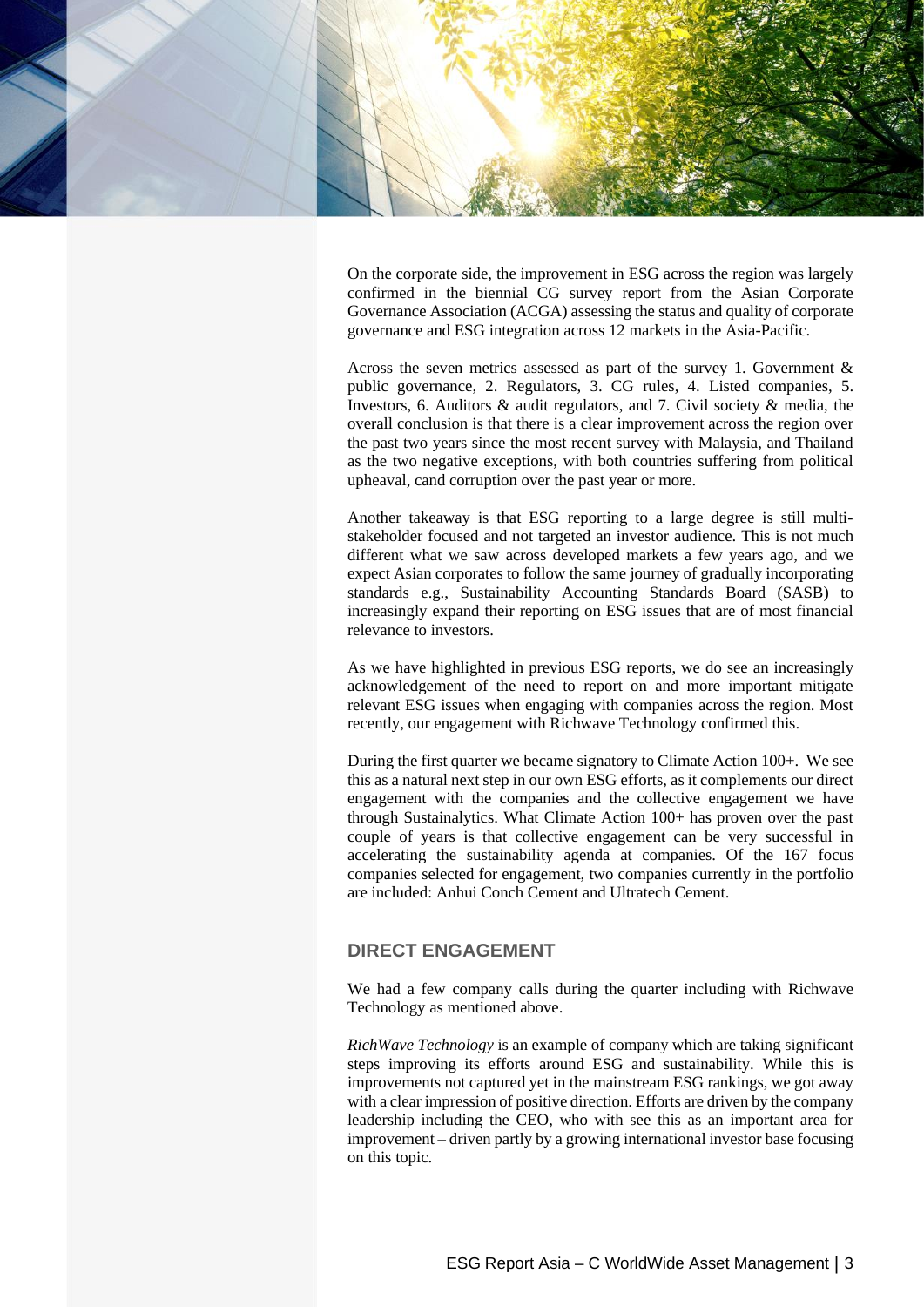

Our dialogue with the company focused on ESG reporting including initiatives involving external consultants assisting on materiality analysis, environmental performance, supply chain managements, human capital and corporate culture, and corporate governance.

*Samsung Electronics* responded to a list of sustainability related questions that we have requested feedback on. Those includes questions related to governance and compliance, supply chain management and human rights, and environmental performance.

In 2020, the company introduced more stringent compliance scheme including elevating the compliance team to directly report to the CEO, requiring the Chief Compliance Officer to attend all the board meetings, and revised its anticorruption policy.

On human rights and supply chain management, Samsung Electronics highlights its internal due diligence based on international standards and assisted by the Responsible Business Alliance. More specifically, Vietnam is highlighted as a country where Samsung Electronics conducted a Human Rights Impact Assessment (HRIA) based on the three principles of UN's Guiding Principles: protection, respect, and remedy.

Please see further engagement actions on Samsung Electronics in the Collective Engagement section below.

# **COLLECTIVE ENGAGEMENT**

Through our cooperation with Sustainalytics, we are currently actively engaging with the following companies in the Asia portfolio:

## **Samsung Electronics**

## *Corrupt Practices*

In 2017, the vice chairman of Samsung was arrested in a corruption scheme involving the impeached president of South Korea. In 2020, Samsung presented an external Compliance Committee to provide recommendations to the board. Samsung updated its internal anti-corruption policy and provides tailor-made compliance training to employees and executives covering awareness and compliance risks. The external Compliance Committee is operating an independent whistle-blower channel and is reviewing the effectiveness of the compliance program. Sustainalytics will continue to monitor outstanding gaps and/or any recommendations provided by the external Compliance Committee.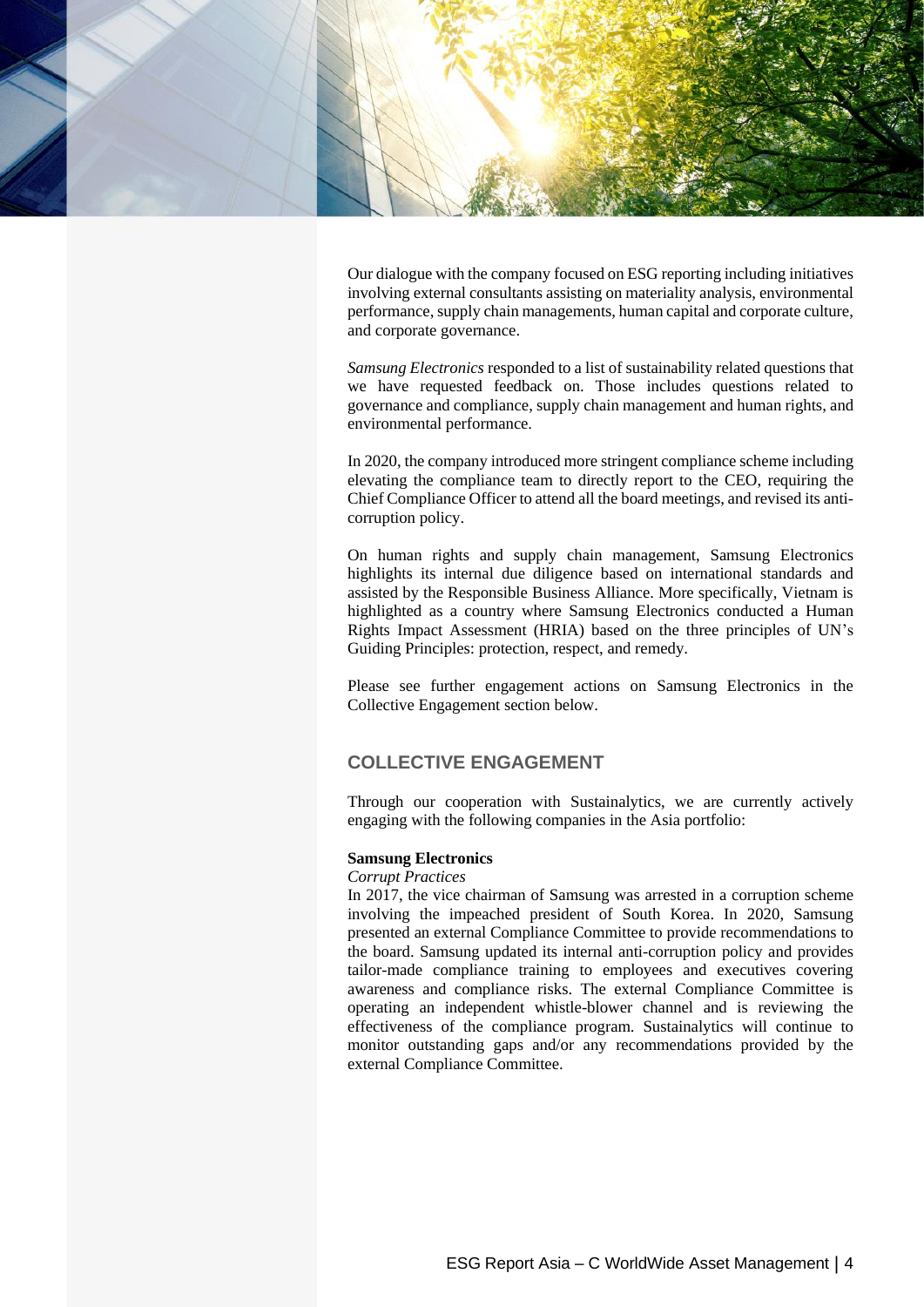

# **NEW POSITIONS DURING Q1 2021**

#### **Trip.com**

Trip.com (China) is a leading one-stop travel service provider consisting of Trip.com, Ctrip, Skyscanner, and Qunar. Trip.com has no significant controversies, and we see the company as relatively low risk with the key issues being human capital, data privacy and cyber security, corporate governance, and anti-trust.

## **CP All**

CP All (Thailand) operates convenience stores in Thailand and China and is the sole operator of 7-Eleven convenience stores in Thailand. In March, CP All announced the acquisition of Tesco assets in Thailand and Malaysia. CP All has no significant controversies, and we see the company as relatively low risk with the key issues being corporate governance, labour practice, energy management, and supply chain management.

#### **Indian Energy Exchange**

Indian Energy Exchange is the largest energy exchange in India providing a nationwide, automated trading platform for physical delivery of electricity, Renewable Energy Certificates and Energy Saving Certificates. Indian Energy Exchange has no significant controversies, and we see the company as relatively low risk with a few key issues being corporate governance and data security.

#### **Weimob**

Weimob (China) is a provider of cloud-based commerce and marketing solutions. Products are categorised into commerce cloud, marketing cloud, and sales cloud. Weimob has no significant controversies, and we see the company as relatively low risk with the key issues being corporate governance, energy management, and human capital.

# **QUARTERLY VOTING STATUS**

The first quarter of the year lightly kicks off the proxy season. Below are a few highlights of the votes we cast.

#### **PT Bank Rakyat Indonesia**

We voted against the items on 1) amendment of the company's articles of association, 2) transfer of treasury stock, and 3) changes in the composition of the boards of the company due to the lack of information disclosed in relation to the proposals.

#### **Ping An Insurance**

As in previous years, we voted against management on issuance of equity or equity-linked securities. The need for flexibility must be balanced with providing reasonable protection for shareholder interests. As such, the aggregate share issuance limit (inclusive of share reissuance limit, if any)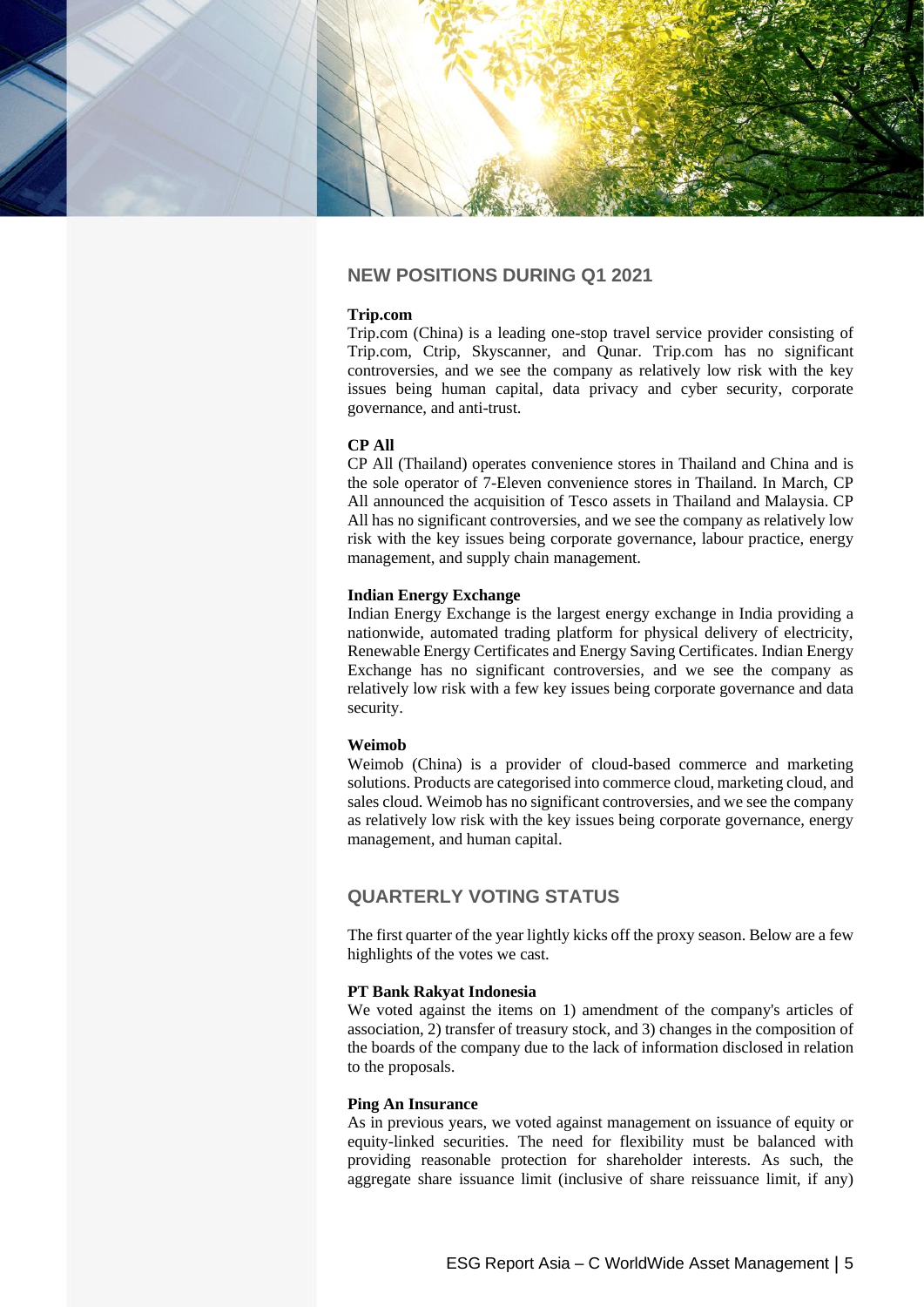

should be no more than 10% of the relevant class of shares and the discount limit should not exceed 10%.

## **Hangzhou Tigermed Consulting**

We voted against the proposal for this special meeting to adopt the subsidiary share option scheme of DreamCIS Inc as the directors of DreamCIS eligible to receive options under the scheme are involved in the administration of the scheme.

Please see highlighted voting below. A full list of all votes cast during the quarter is available upon request.

| Company                                          | Date      | Tvpe | Proponent*         | Proposal Votable | number proposal | Proposal text                                                                                           | Management<br>recommendation recommendation instruction management | Voting policy | Vote    | Vote against |
|--------------------------------------------------|-----------|------|--------------------|------------------|-----------------|---------------------------------------------------------------------------------------------------------|--------------------------------------------------------------------|---------------|---------|--------------|
| <b>Top Glove Corporation Bhd</b>                 | 1/6/2021  |      | Annual Management  | 11               | Yes             | Approve Lim Han Boon to Continue Office as Independent Non-Executive<br><b>Director</b>                 | For                                                                | Against       | Against | Yes          |
| PT Bank Rakyat Indonesia (Persero) Tbk           | 1/21/2021 |      | Special Management | $\overline{4}$   | Yes             | Approve Transfer of Treasury Stock                                                                      | For                                                                | Against       | Against | Yes          |
| PT Bank Rakyat Indonesia (Persero) Tbk           | 1/21/2021 |      | Special Management | $5^{\circ}$      | Yes             | Approve Changes in Boards of Company                                                                    | For                                                                | Against       | Against | Yes          |
| PT Bank Rakyat Indonesia (Persero) Tbk           | 1/21/2021 |      | Special Management |                  | Yes             | Amend Articles of Association                                                                           | For                                                                | Against       | Against | Yes          |
| Ping An Insurance (Group) Company of China, Ltd. | 3/25/2021 |      | Annual Management  | 11               | Yes             | Approve Issuance of Equity or Equity-Linked Securities without Preemptive<br><b>Rights for H Shares</b> | For                                                                | Against       | Against | Yes          |
| Hangzhou Tigermed Consulting Co., Ltd.           | 3/26/2021 |      | Special Management |                  | Yes             | Adopt Subsidiary Share Option Scheme                                                                    | For                                                                | Against       | Against | Yes          |